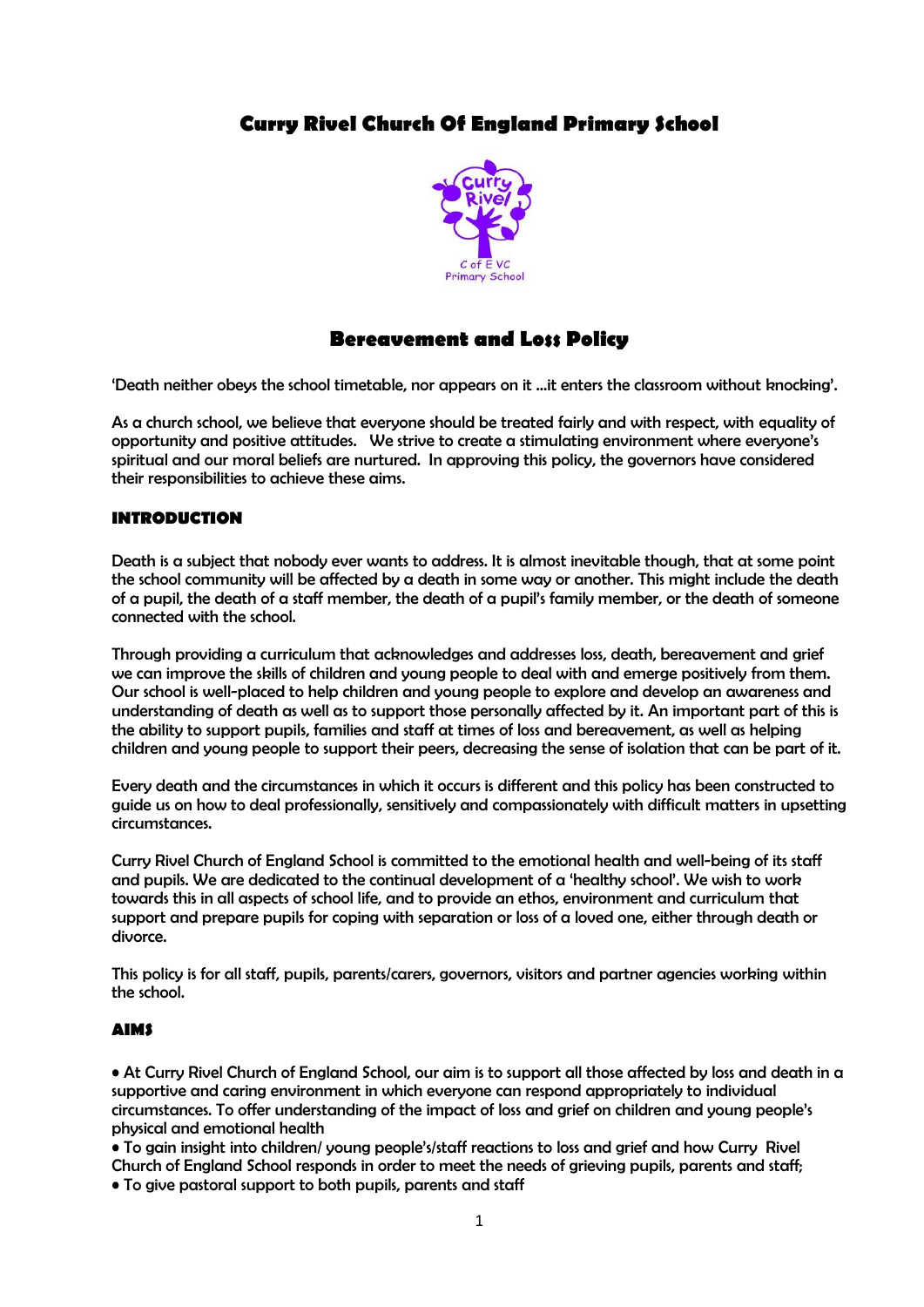• To provide effective support for all members of the school community and access to all relevant support materials (Bereavement and Loss package available from the Family Support Worker)

This policy outlines practical measures to be taken when people are in shock, or upset, especially with sudden or multiple deaths or traumatic circumstances.

## **ROLES AND RESPONSIBILITIES**

The Head Teacher will have overall responsibility for support and liaison in event of a death or traumatic loss. In the event that this person is absent then the Senior Teacher will take responsibility.

These responsibilities are:

- Implementation of the policy and reflecting on its effectiveness in practice;
- Using the expertise within the school and sharing the responsibilities;
- Co-ordinating the planned action to manage school related incidents in and beyond the school;
- Decide who will be responsible for communicating with the family directly involved;
- Decide who gives news to the school community and if necessary who will communicate with the press;
- Establishing and co-ordinating links with external agencies;
- Cross-phase liaison within the school;
- Accessing and co-ordinating training and support for staff.
- The person responsible will take into consideration the following short term support:
- Who should break the news about a death;
- What exactly the children will be told;
- How they will be told (eg whole school, class, individual);
- When they will be told;
- How the information will be communicated to parents and staff;
- What question might be asked by pupils, staff and parents;
- What links will be made with the family;
- Whether it is appropriate for staff to show their emotions to the pupils.

• Within a week of a child/staff/school community member's death, hold a short assembly to remember them. These assemblies should all follow similar format – photos/videos of the person will be shown, music will be played and poem/prayer will be read out. This assembly will be whole school based depending on the connection with the deceased and any school community member who have had close links with the child/staff or school community member will be invited. If applicable the child's parents and close family should be invited to this. Some symbolic activity may take place after this assembly.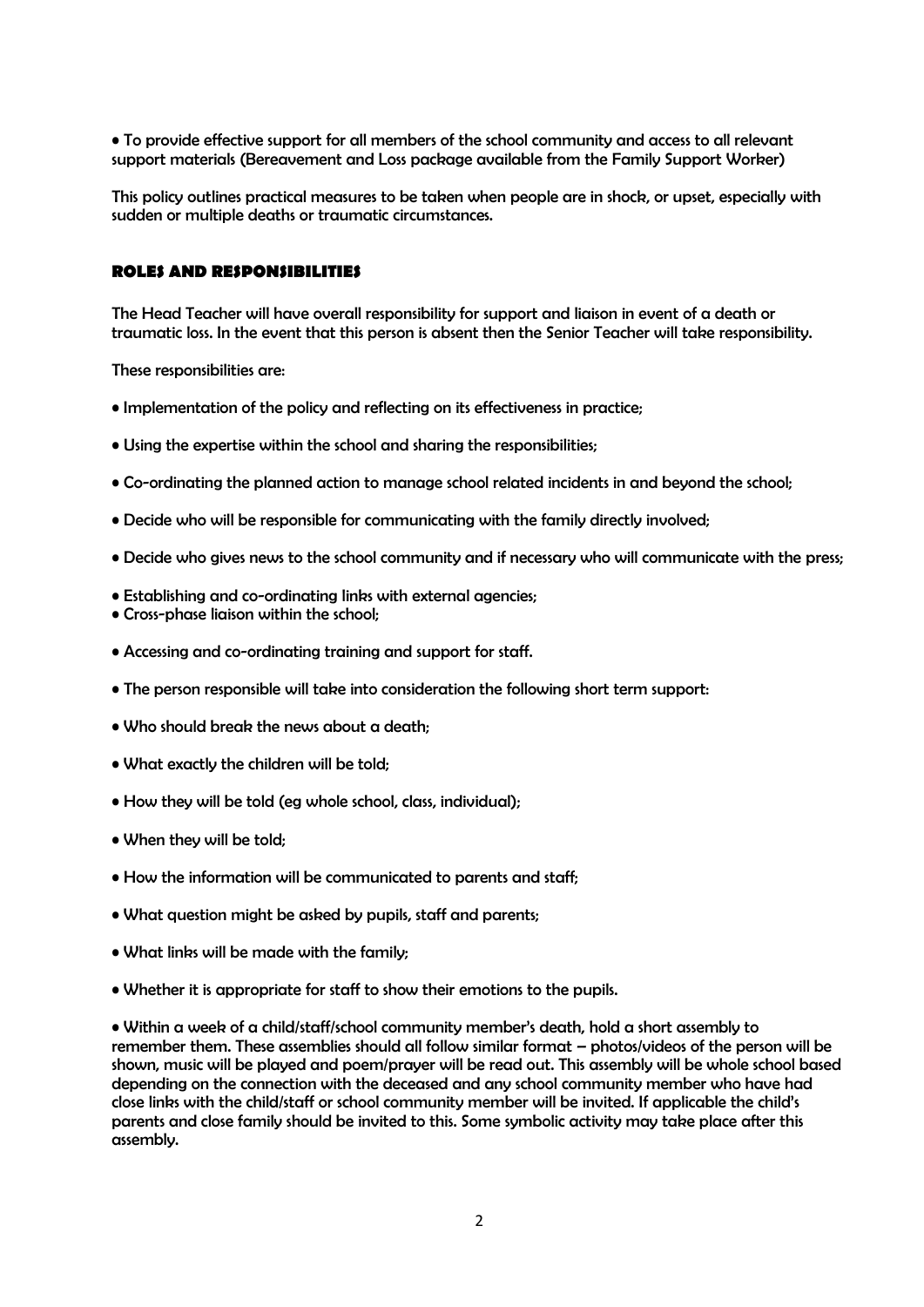#### **STAFF SUPPORT AND TRAINING**

It is important that all staff feel confident in delivering support for pupils and mutual support for each other. Bereavement awareness training will be provided for all staff. Curry Rivel Church of England School will ensure members of staff are kept up to date with developments.

## **TEACHING AND LEARNING**

Our teaching will be based on an understanding of the principles stated above and that a variety of approaches should be used to meet the needs of our pupils and show sensitivity to their age and experience.

Teaching methods adopted in the classroom will include:

• A range of teaching and learning styles including individual and group discussions, role play and drama;

• Introducing supporting resources – photographs, mementoes, stories and music;

• Giving clear, truthful and accurate information, not trying to soften the blow with ambiguous language which does not tell the truth;

- Practising the collaborative social skills necessary to help cope with the feelings of loss;
- Giving relevant and appropriate advice and support;

• Providing continuity and progression by visiting and revisiting issues as pupils develop and their needs and understanding change;

• Considering the attitudes and values of pupils and a range of other significant groups in their locality.

#### **PROCEDURES**

Curry Rivel Church of England School will:

- Speak to the family, if possible, offer them condolences and support before ascertaining what they would like to happen;
- Give them a direct telephone number for someone they can contact in school;
- Obtain factual information to avoid unnecessary speculation;
- Inform staff straight away;

• Decide where pupils will be told if this is necessary. The school will identify the most vulnerable pupils and give the support they might need;

- Tell the pupils as soon as possible in familiar groups by someone they know;
- Send a letter to families on the same day if possible;
- Give guidance to parents on supporting bereaved children.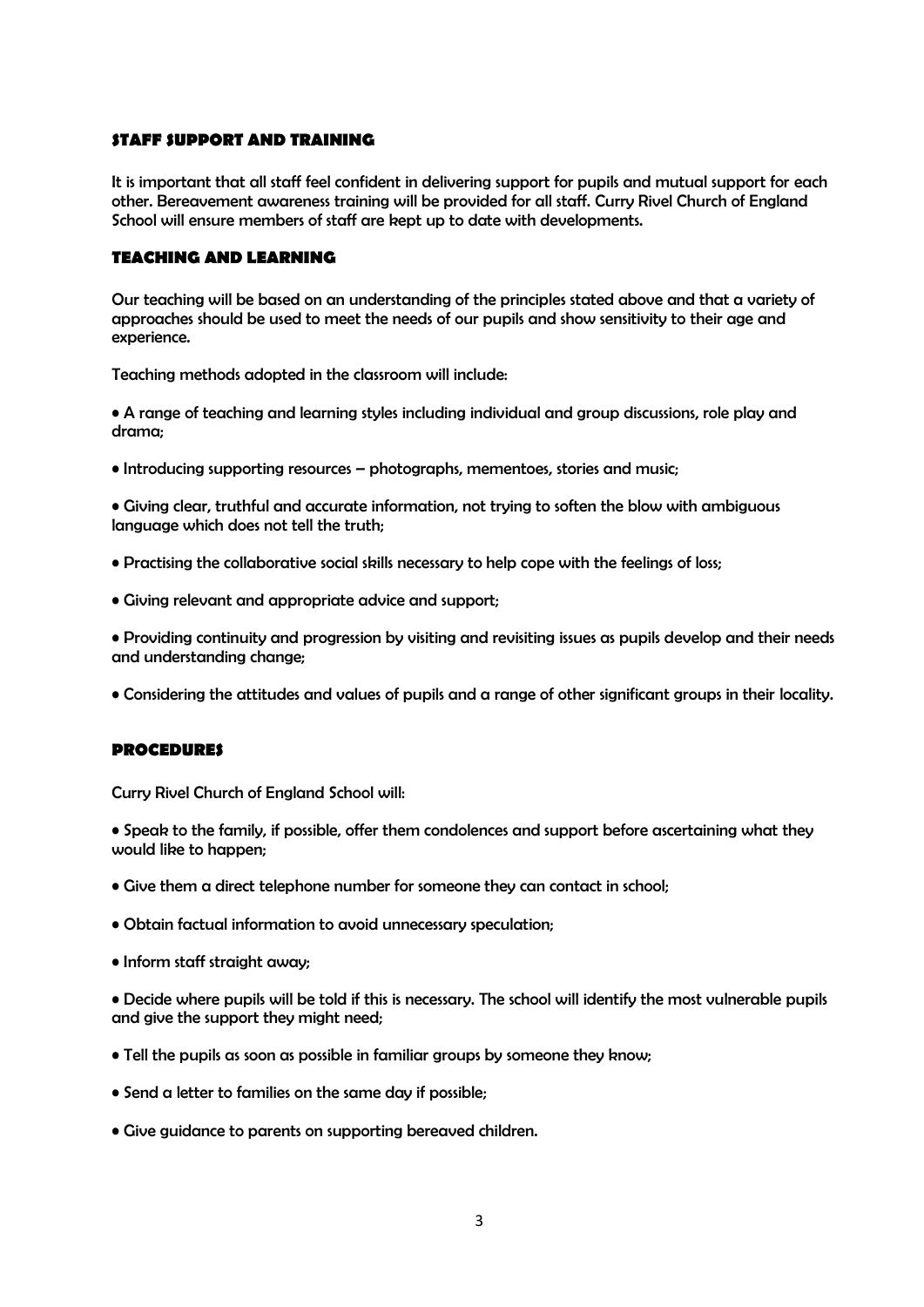## **THE FUNERAL**

Curry Rivel Church of England School will:

• Find out the families wishes and how far they wish the school community to be involved;

• Identify which staff and pupils may want to attend and the practicalities of issues such as staff cover and transport.

- Send flowers if acceptable;
- Consider the cultural and religious implications if appropriate;

• Enable the person(s) who had the closest relationship with the child to attend the hospital and/or funeral - this would usually be the current class team but may be a staff member who had worked closely with the child in a previous class, and be able to have absence to attend

## **LONG TERM ILLNESS**

Curry Rivel Church of England School will:

• Designate one person to make contact with the child/staff family to find out their wishes about staff visiting.

- Ensure they keep abreast of any developments without causing distress to the family;
- Advise staff of the family's wishes;
- Enable, wherever possible staff to visit with permission from the family
- Support the school community with accurate information and support.

#### **SUPPORT FOR BEREAVED CHILDREN**

Not all children and young people will need the support of specialist practitioners; they need familiar people who care.

Curry Rivel Church of England School will offer:

- A routine, providing a sense of normality;
- Some space, away from an emotional intense atmosphere;
- Neutral space and people to share their feelings without the worry of upsetting a loved one;

• Time to be themselves without feeling guilty (being with friends, time to play in a safe space outside the home environment);

• Regular correspondence with home, providing reassurance about behaviour and general wellbeing, will ensure the child or young person is managing their grief;

• Access to appropriate resources via Healthy Schools and Home support worker;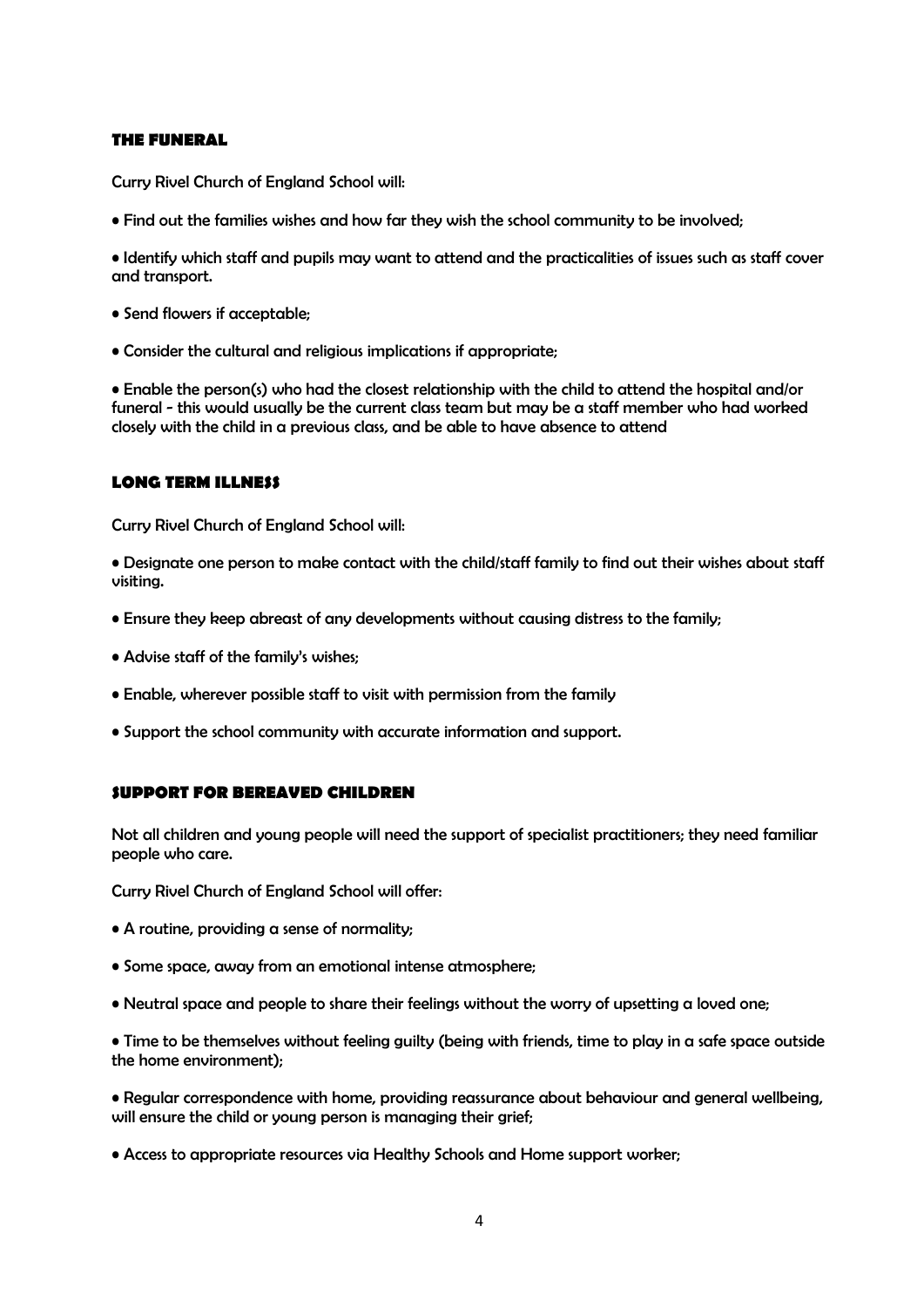• Preparation time for children and young people to discuss what to say and how to behave then the bereaved child or young person returns to school;

• Time for staff to be aware of changes in behaviour that may be related to the death;

• An individual link person to support the pupils when necessary;

• A suitable place in school for pupils who need some space if too upset to stay in the classroom and people to whom they can go for support.

## **SUPPORT FOR PUPILS GENERALLY**

Curry Rivel Church of England School will:

• Identify pupils who may be particularly vulnerable or likely to experience symptoms associated with Post Traumatic Stress Disorder;

• Compile and keep updated a list of outside professionals and agencies who can come into the school in the event of a traumatic death to counsel pupils;

• Remember and commemorate the person who has passed if a member of the school community.

#### **SUPPORT FOR STAFF**

Curry Rivel Church of England School will:

• Support bereaved staff and acknowledge they may be struggling with their own reactions and emotions while supporting pupils;

- Plan for informal mutual support to give staff an opportunity to share feelings and reactions.
- Give people time to attend the funeral if appropriate;
- Offer general training for all staff;
- Be aware of resources available and give time to staff to become familiar with what is available.

#### **SUPPORT FOR PARENTS**

Curry Rivel Church of England School will:

- Communicate with the family straight away and offer support;
- Send a letter of condolence;
- Give out information to appropriate people depending on the families wishes;
- Give parents and family the opportunity to collect any personal belongings of the person who has died;
- Send a representative to the funeral if appropriate;
- Hold a collection/flowers to be sent as appropriate;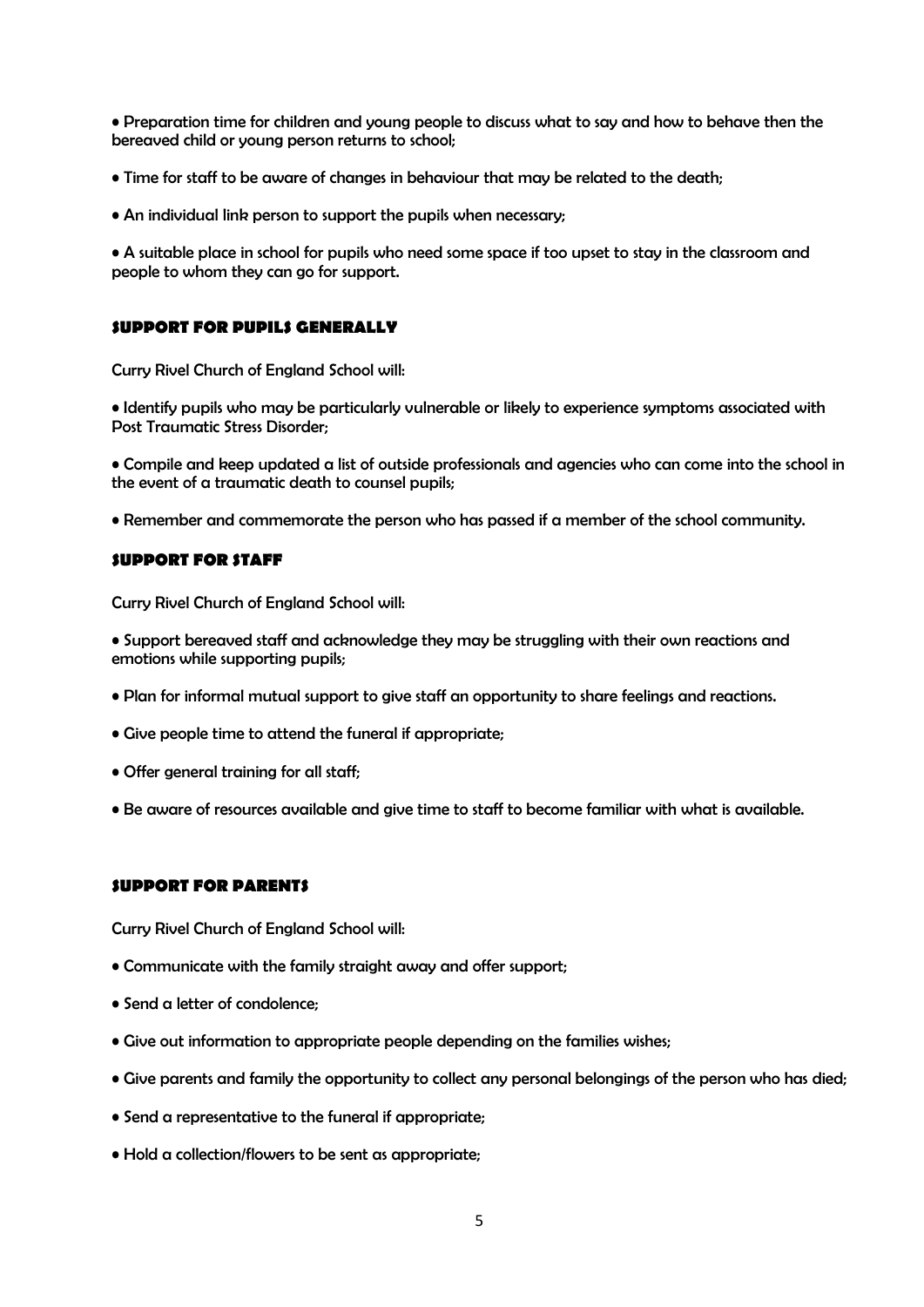• Invite parents/carers to any commemorative events held by the school, both at the time and in subsequent years;

## **ACKNOWLEDGEMENTS**

Curry Rivel Church of England School will give the following opportunities to commemorate loss for parents/carers, staff and pupils:

- Hold celebration assemblies;
- Add a photo, poem or written reflection to a shared display in the foyer;
- Offer support to individuals who wish to talk about their experiences;
- Offer counselling to pupils who need to explore and learn to understand their emotions;
- Create a memory box
- Give pupils opportunities to talk within a group about their experiences.

## **CONFIDENTIALITY**

Although it is important to maintain confidentiality throughout the handling of any incident or disclosure, pupils will be made aware that complete confidentiality in some circumstances cannot be totally guaranteed. This will help in retaining the trust of pupils and parents/carers and will ensure that the sharing of appropriate information is kept to a minimum. Sensitive information is only disclosed internally or externally with careful attention to the rights and needs of individuals.

When the child/young person returns to school it is important to discuss with them whether they want certain people with whom they come into contact to be informed, such as extended school club leaders.

## **INCLUSION AND EQUALITY**

Curry Rivel Church of England School recognises that there is a range of cultural and religious customs and procedures concerning death and that there may be different expectations of the bereaved child and family. Some of these may affect matters of the school organisation.

Curry Rivel Church of England School will try to present a balance of different approaches to death and loss. Pupils and staff will be made aware that there are a range of different responses to bereavement and that we need to value and respect each one of these.

## **RESPONDING TO THE MEDIA**

Some deaths may attract media attention. All members of staff will be advised not to respond to journalists and to refer all enquiries to the Head Teacher, who will make a considered response after seeking assistance from the Local Authority Press Office.

# **MONITORING AND EVALUATION**

This policy will be reviewed annually by the Head Teacher or his representative to take into account any Statutory Guidance. Any changes made will be shared with the staff and Governing Body.